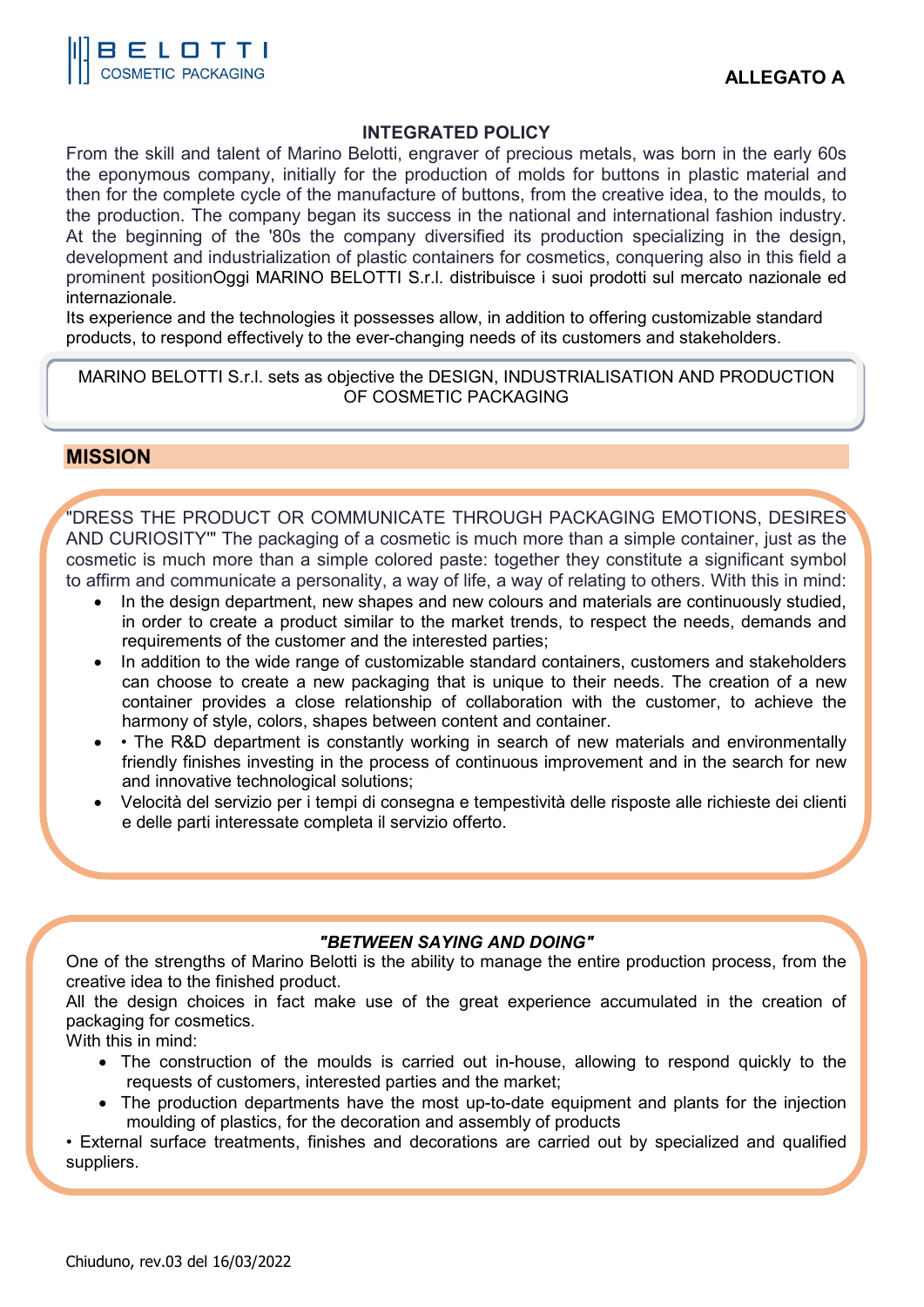## **"ONLY QUALITY PRODUCES QUALITY"**

From the initial idea of the designer to the finished product, all stages of development and industrialization require the highest level of accuracy, to achieve the goal of "total quality" that we have set ourselves. At MARINO BELOTTI S.r.l. we are aware that in a global market, prosperity and success are played on these aspects:

- Capacity for constant innovation;
- Attentive and punctual service to the requests of the customer and the interested parties;
- Product quality.

Quality as mentality is intended not only to comply with mandatory standards, but to respect all aspects of the company, or:

- Intuition of creativity;
- Accuracy of execution;
- Improvement of production processes;
- Continuous research of new technologies;
- Punctuality of commitments;
- Constant and continuous compliance with GMP-compliant good manufacturing practice;
- Proper maintenance of the equipment and tools used within the company;
- The use of suitable products in and around production facilities;
- Continuing training of operators;
- Identification and storage of waste products;
- The implementation and effectiveness of traceability systems;
- Cleaning of food facilities, equipment, utensils, floors, walls and ceilings;
- Control and total protection of the product against any external contamination.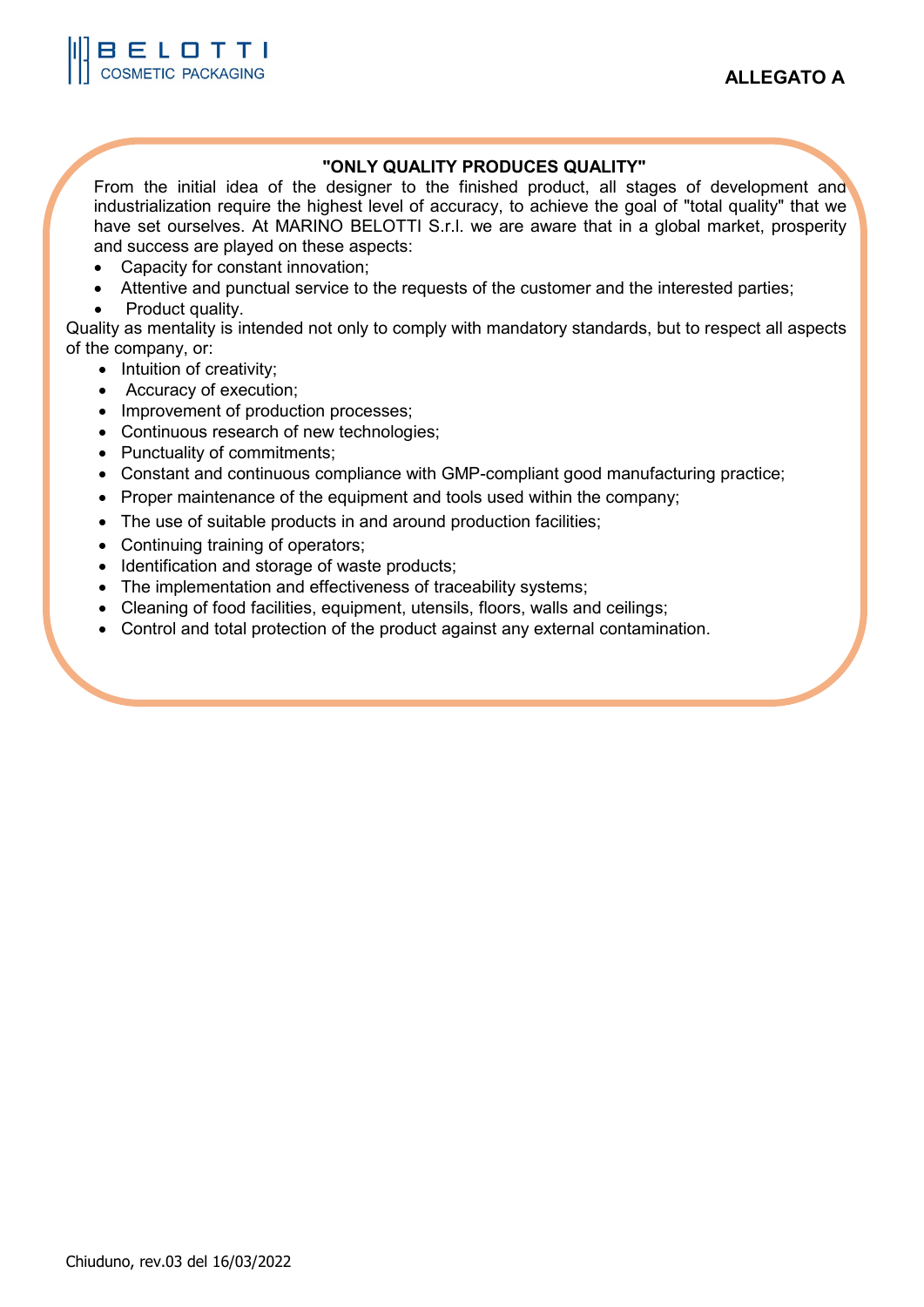### *"RESPECT TO ETIC STANDARD: SA8000"*

The Directorate of Marino Belotti has decided to introduce the voluntary standard SA8000, based on the Universal Declaration of Human Rights, ILO documents and other international norms concerning human and labour rights, as well as national laws, to enhance and protect all personnel falling within the sphere of control and influence of an organization.

Compliance with the eight elements of the international standard, namely:

Child labour force:

- Forced labour;
- Health and safety;
- Freedom of association, right to collective bargaining;
- Discrimination;
- Disciplinary practices;
- Working time;
- Remuneration criteria

They are essential for the correct implementation, monitoring and application of the SA8000 system.

In this regard, the Management works continuously for:

- Establish a climate of mutual understanding from the organizational point of view;
- Maintain optimal relationships between staff and company, foster a participatory model and dialogue with staff, carry out climate analysis;
- Apply equal opportunities criteria (recruitment, training, development, promotion, etc.) at all levels of staff;
- Avoid forms of discrimination and marginalisation and promote equal opportunities for all staff;
- activate a gradual involvement of SUPPLIERS in the ethical path undertaken, in order to consider them as partners also on issues of social responsibility; • consider its CUSTOMERS as a fundamental element of its success, ensuring a service that reflects the ethical behavior of the company.

According to the standards Sa 8000 and especially for the purpose of greater security of respect and continuous monitoring of performance Sa 8000, the company has also established a team ( Social Performaces Team) that periodically reviews and monitors the performances Sa 8000 and takes care to enforce the requirements of social responsibility to the interested parties proposing to the direction actions to be taken for the improvement of the performances.

Every year during the Review, the Management undertakes to define new measurable and quantifiable targets for Social Responsibility, with a view to the continuous improvement of its performance. With this in mind, the importance of the active involvement of staff, suppliers and other stakeholders in the formulation of proposals and ideas for improvement and in the implementation of the System through communication activities is considered important, training and awareness-raising on Social Responsibility issues. Marino Belotti guarantees the documentation, implementation and conservation of the information and results of its Management System for Social Responsibility, ensuring its accessibility and availability to all interested parties who wish to see it.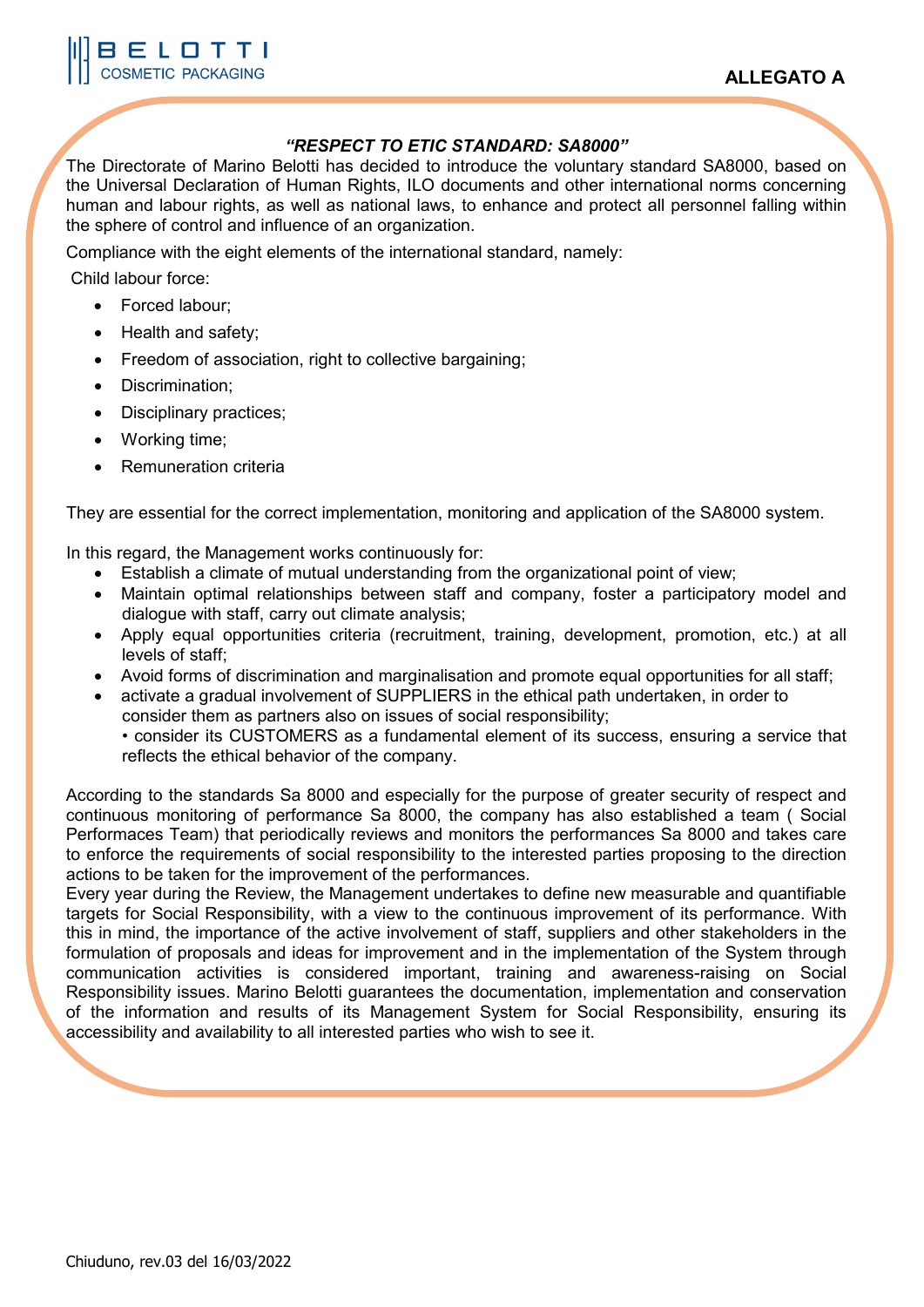

# **"RESPECT FOR HEALTH AND SAFETY AT WORK AND ENVIRONMENTAL PROTECTION: CREATION OF A SYSTEM COMPLYING WITH UNI EN ISO 14001:2015 AND UNI EN ISO 45001:2018***"*

Marino Belotti has always been careful to create a safe and healthy working environment, to combat accidents and diseases related to work and to operate in compliance with the environment and the applicable legal requirements.

- The Management considers that the establishment of the Integrated Management System is the way that leads to the implementation of the Company Policy and the achievement of the following objectives:
- • strengthening of top management in demonstrating leadership and commitment in relation to the management system and ensuring the consultation and participation of workers in development, planning, the implementation and continuous improvement of the integrated management system;
- compliance with applicable laws and regulations;
- Optimisation of energy resources;
- development, guidance and promotion by the Management of a culture in the organization that supports the achievement of the expected results of the integrated management system; also by environment;
- • consultation and participation of workers and workers' representatives;
- • allocation of resources suitable for the maintenance of the integrated management system;
- • responsible departments to maintain the efficiency of process management;
- • internal communication of information relevant to the integrated management system between the different levels and functions of the organisation, including changes to the management system; diversity aspects shall be taken into account by the organisation in its communications (language, culture and gender) and ensure that the views of external stakeholders are taken into account in establishing their own communication processes.
- • optimization of the supplier fleet, through the evaluation of their performance and the selection of products, materials and equipment with less environmental impact and with reduced risk for workers;

• choice of products and raw materials used, preferring products that are safer for the risks of exposure of workers and environmental protection, always selecting high quality products.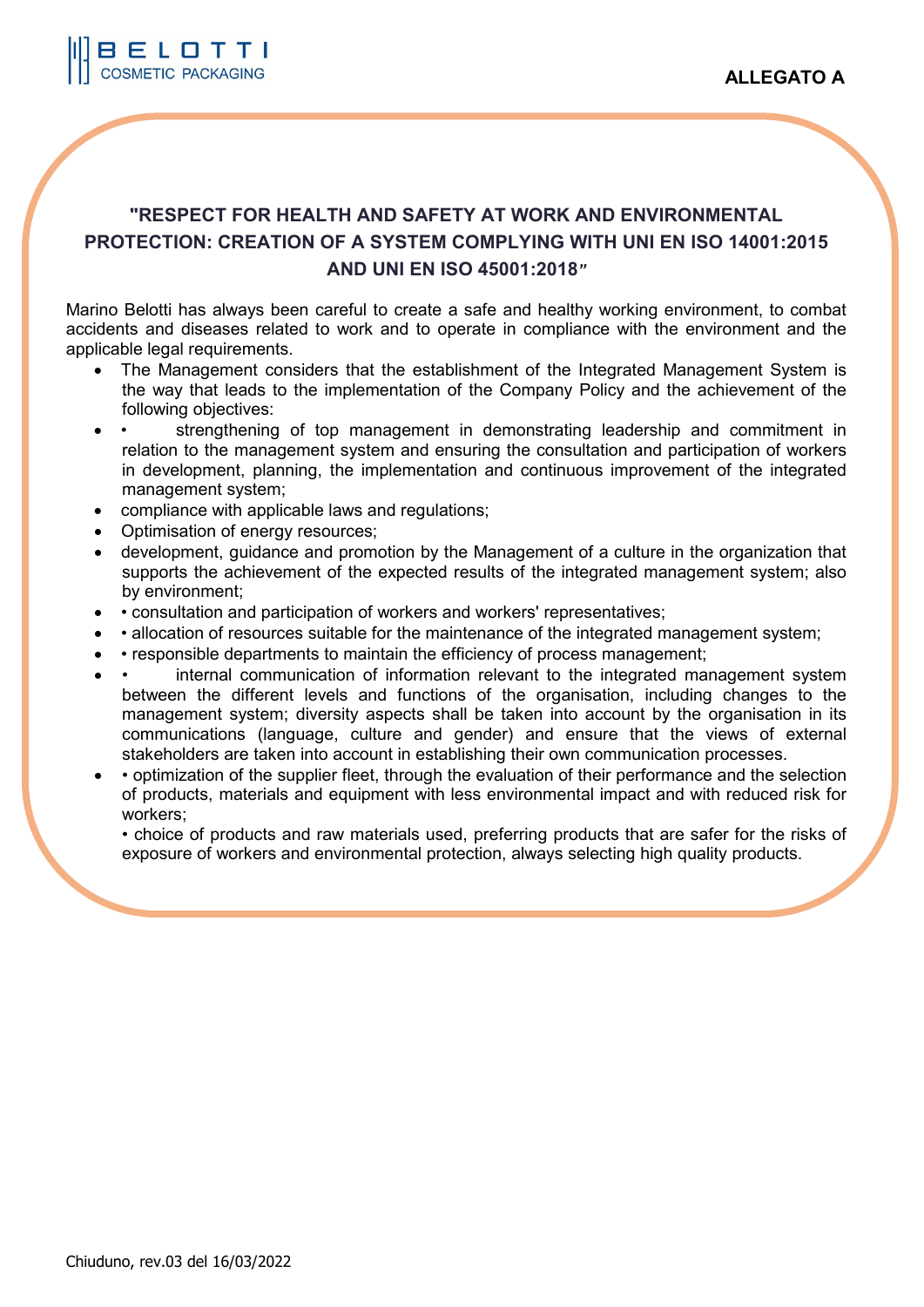# **VALUES**

BELOTTI **COSMETIC PACKAGING** 

- The main characteristics and values that distinguish MARINO BELOTTI S.r.l. are:
- Maintenance of the structure in Italy to guarantee the brand "Made in Italy" and enhancement of local suppliers;
- Consolidation on the territory and strengthening of the ethical and social context;Protezione del prodotto;
- Setting up a control system dedicated to continuous improvement;
- Achieving customer and stakeholder satisfaction;
- Continuous investments in R&D, in training and information of internal personnel;
- Constant participation in world trade fairs;
- • Continuous analysis of trends and market values;
- • Respect and Growth of people with the valorization of each worker;
- • Satisfaction from employees and stakeholders;
- • involvement of the working staff so that they can work with better quality both from the point of view of the result offered to the customer and for the quality of the work for the employee himself;
- • empowerment of all personnel regarding the quality of their work and the need to pursue the continuous improvement of the Integrated Quality Management System, Health and Safety at work and environmental fulfilling the explicit and implicit requirements of the Customer and the interested party;
- • empowerment of Function Managers to ensure the application of the Quality, Health and Safety Policy and the maintenance in full efficiency of the Integrated Management System;
- • Development of a joint participation of workers and management in the implementation of the SA8000 system;
- • Increase the credibility and improvement of the corporate image in the reference market by giving consumers and users guarantees of the ethics of their operating cycle;
- • Improving the relationship with social institutions and organizations;
- • Control of ethics and social correctness in the supply chain through "social" checks;
- • Improving relations with internal staff, improving quality of life and working conditions;
- Improvement of the business climate: workers feel protected by the company in which they work and more involved in achieving the objectives;
- • Improving internal and external communication through publicly available reports;
- • work organisation to improve the efficiency of processes and the management of activities by the workers involved
- • Sustainable use of water resources;
- Optimisation of energy resources;
- • Ensure proper compilation and storage of environmental and safety records that constitute objective proof of service quality;
- • priority search for product safety and reliability;
- • ability to respond to customer orders as quickly as possible;
- • planning the training of personnel of all functions and at all levels, sensitizing them to the risks associated with their duties and activities;

• definition of objectives/targets for the company functions that allow to verify the adequacy and continuous improvement of the Integrated Quality, Health and Safety at Work Management System.